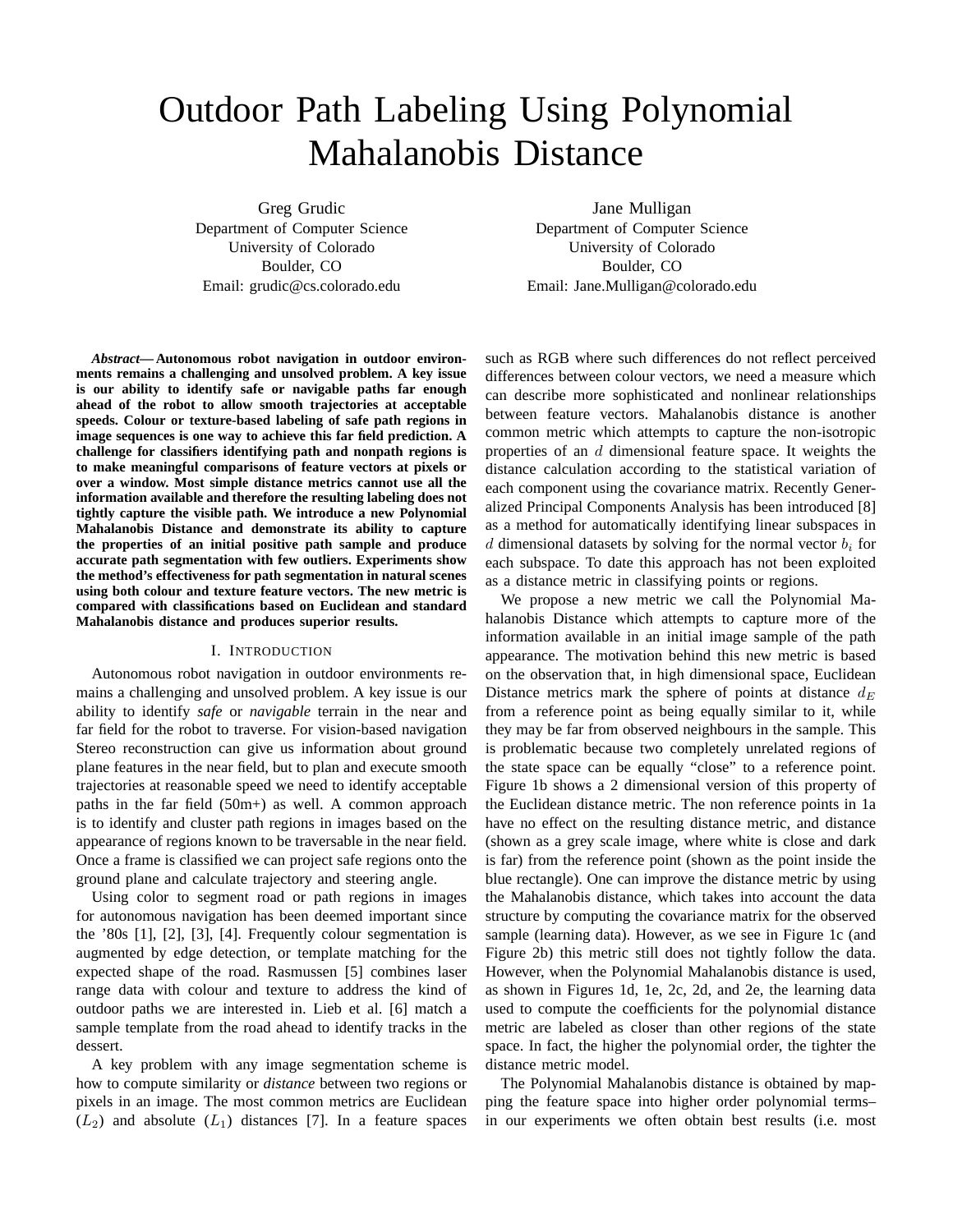discriminative distance metrics) by mapping 300 dimensional feature spaces into 128 order polynomial terms. As we show in Section II-B, such mappings are not computationally feasible if done by simply taking the features and exhaustively finding all possible polynomial terms. In this paper, we present a framework for effectively and efficiently creating very high order polynomial mappings from a very high dimensional feature space. This is done by successively projecting high dimensional data into low dimensional column spaces, then constructing second order polynomial terms in this space. The column spaces are low dimensional because they are constructed using local neighborhoods containing a small number (i.e. a few hundred) of points. At the first step we construct second order polynomial spaces, these in turn have a low dimensional column space projection for which can compute a higher order polynomial space. By repeating these steps we can efficiently construct 128th order or higher polynomial spaces from data with thousands of features.

In Section II we present the mathematical basics for our approach. We define the standard form of Mahalanobis distance in Section II-A as well as the details of the covariance calculations required. In Section II-B we present our new Polynomial Mahalanobis Distance and justify an efficient implementation technique. Experimental path labeling results and comparison to standard metrics are presented in Section III. The conclusion is given in Section IV.

# II. MATHEMATICAL FORMULATION

# *A. The Mahalanobis Distance*

Let  $z_i$  and  $z_j$  be d dimensional column vectors (i.e.  $z_i \in$  $\Re^d$  and  $\mathbf{z}_j \in \Re^d$  for all  $i, j$ ). Then the Mahalanobis distance between  $z_i$  and  $z_j$  is defined by:

$$
d_M\left(\mathbf{z}_i,\mathbf{z}_j\right) = \left(\left(\mathbf{z}_i-\mathbf{z}_j\right)^\top C^{-1}\left(\mathbf{z}_i-\mathbf{z}_j\right)\right)^{\frac{1}{2}}\tag{1}
$$

where C is a covariance matrix. Note that if C is a  $d \times d$ identity matrix, the the Mahalanobis distance reduces to the Euclidean distance  $||\mathbf{z}_i - \mathbf{z}_j||$ . Given a set of N observations  $\{z_1, z_2, ..., z_N\}$ , we can estimate the covariance matrix as follows:

$$
C = \frac{1}{N-1} \mathbf{A}^\top \mathbf{A}
$$
 (2)

where  $A$  is a  $N$  by  $d$  matrix defined by:

$$
\mathbf{A} = \begin{pmatrix} \mathbf{z}_1^\top - \mathbf{z}_0^\top \\ \mathbf{z}_2^\top - \mathbf{z}_0^\top \\ \vdots \\ \mathbf{z}_N^\top - \mathbf{z}_0^\top \end{pmatrix}
$$
(3)

where  $z_0$  is either the mean of the vectors  $\{z_1, z_2, ..., z_N\}$ , or a reference vector about which distances are being measured (in this paper  $z_0$  is a training input, and  $\{z_1, z_2, ..., z_N\}$  are its  $N$  nearest neighbors).

From Equation 1, one can see that calculating the Mahalanobis distance requires the inversion of the covariance matrix C. Since this inverse often does not exist (especially for  $d \ll N$  as is often the case for the problems studied in this paper), the covariance estimate must in practice be regularized. This regularization can take on many forms - in this paper it is done as follows. First, we perform a Singular Value Decomposition (SVD) of  $A^{\top}A$  [9] giving:

$$
\mathbf{A}^{\top} \mathbf{A} = \mathbf{U} \mathbf{W} \mathbf{V}^{\top} = \mathbf{U} \mathbf{W} \mathbf{U}^{\top}
$$
 (4)

(note that  $U = V$  because  $A^{\top}A$  is symmetric) where W contains the singular values  $w_1, w_2, ..., w_d$  sorted in decreasing order:  $\overline{\phantom{a}}$  $\mathbf{r}$ 

$$
W = \left(\begin{array}{ccc} w_1 & & 0 \\ & \ddots & \\ 0 & & w_d \end{array}\right)
$$

When there exist  $w_i = 0$ , the inverse of  $A^{\top}A$ , and hence the covariance matrix  $C$ , will not exist. We make  $C$  invertible by regularizing W by adding a small positive value value  $\sigma^2$  to the diagonal:

$$
W_{\sigma^2} = \begin{pmatrix} w_1 + \sigma^2 & 0 \\ & \ddots & \\ 0 & & w_d + \sigma^2 \end{pmatrix}
$$

Therefore our approximation of the covariance matrix takes on the form:

$$
C_{\sigma^2} = \frac{1}{N-1} \mathbf{U} \mathbf{W}_{\sigma^2} \mathbf{U}^\top
$$

which has the inverse:

$$
C_{\sigma^2}^{-1} = (N-1) \mathbf{U}^\top \mathbf{W}_{\sigma^2}^{-1} \mathbf{U}
$$

where

$$
W_{\sigma^2}^{-1} = \left( \begin{array}{ccc} \left( w_1 + \sigma^2 \right)^{-1} & & 0 \\ & \ddots & \\ 0 & & \left( w_d + \sigma^2 \right)^{-1} \end{array} \right)
$$

The estimated Mahalanobis distance between  $z_1$  and  $z_2$  is thus given by:

$$
d_{M_{\sigma^2}}(\mathbf{z}_i, \mathbf{z}_j) = \left( (N-1) \left( \mathbf{z}_i - \mathbf{z}_j \right)^{\top} \mathbf{U}^{\top} \mathbf{W}_{\sigma^2}^{-1} \mathbf{U} \left( \mathbf{z}_i - \mathbf{z}_j \right) \right)^{\frac{1}{2}}
$$
(5)

The above equation is problematic from a computational standpoint when  $d$  is large (which is the case in this paper), because  $U$  is a  $d$  by  $d$  matrix. Therefore, we use the following equivalent equation instead:

$$
d_{M_{\sigma^2}}(\mathbf{z}_i, \mathbf{z}_j) = \left( (N-1) \left( \frac{1}{\sigma^2} ||\mathbf{z}_i - \mathbf{z}_j||^2 + \sum_{k=1}^K \left( \frac{-w_k}{\sigma^2 (w_k + \sigma^2)} ||U_k^\top (\mathbf{z}_i - \mathbf{z}_j)||^2 \right) \right) \right)^{\frac{1}{2}}
$$
(6)

where  $K$  is the number of columns of  $U$  associated with nonzero singular values  $w_1, ..., w_K$ , and  $U_k$  is the  $k^{th}$  column of U. The advantage of Equation 6 over Equation 5 is that it is both computationally faster and has lower memory requirements - only the first  $K$  columns of  $U$  are used, which can be a significant advantage if  $K \ll d$ . One can show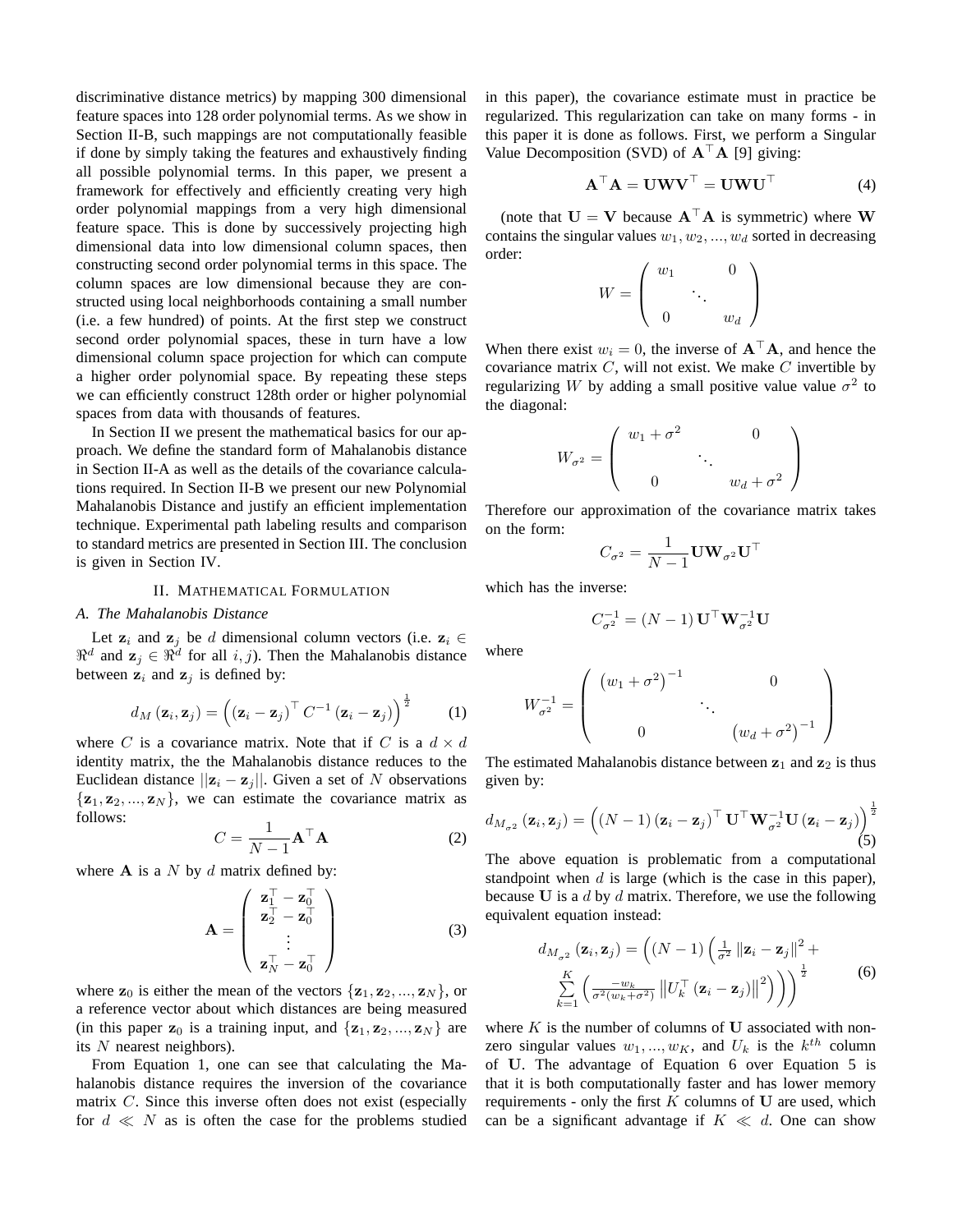that Equation 6 and Equation 5 are equivalent by deriving Equation 5 from Equation 6 as follows:

$$
d_{M_{\sigma^2}}(\mathbf{z}_i, \mathbf{z}_j) = \left( (N-1) \left( \frac{1}{\sigma^2} ||\mathbf{z}_i - \mathbf{z}_j||^2 + \frac{1}{\sigma^2 (w_k + \sigma^2)} ||U_k^{\top}(\mathbf{z}_i - \mathbf{z}_j)||^2 \right) \right)^{\frac{1}{2}}
$$

$$
= \left( (N-1) \left( (\mathbf{z}_i - \mathbf{z}_j)^{\top} \mathbf{U}^{\top} \mathbf{Q}_1 \mathbf{U} (\mathbf{z}_i - \mathbf{z}_j) + (\mathbf{z}_i - \mathbf{z}_j)^{\top} \mathbf{U}^{\top} \mathbf{Q}_2 \mathbf{U} (\mathbf{z}_i - \mathbf{z}_j) \right)^{\frac{1}{2}}
$$

$$
= \left( (N-1) (\mathbf{z}_i - \mathbf{z}_j)^{\top} \mathbf{U}^{\top} (\mathbf{Q}_1 + \mathbf{Q}_2) \mathbf{U} (\mathbf{z}_i - \mathbf{z}_j) \right)^{\frac{1}{2}}
$$

where

$$
\mathbf{Q}_1 = \left( \begin{array}{ccc} \left(\sigma^2\right)^{-1} & & 0 \\ & \ddots & \\ 0 & & \left(\sigma^2\right)^{-1} \end{array} \right)
$$

and

$$
\mathbf{Q}_2 = \left(\begin{array}{ccc} \frac{-w_1}{\sigma^2(w_1 + \sigma^2)} & & 0 \\ & \ddots & \\ 0 & & \frac{-w_d}{\sigma^2(w_d + \sigma^2)} \end{array}\right)
$$

Finishing the derivation, we get

$$
\mathbf{Q}_1 + \mathbf{Q}_2 = \begin{pmatrix} (w_1 + \sigma^2)^{-1} & 0 \\ 0 & \ddots & 0 \\ 0 & (w_d + \sigma^2)^{-1} \end{pmatrix} = W_{\sigma^2}^{-1}
$$

*1) Implementation Details:* This implementation of the Mahalanobis distance requires two user defined parameters: the number of points in the neighborhood  $N$  and the minimum singular value ratio  $s_{min}$ , which is used to set a singular value  $w_i$  to zero when  $w_i < w_1 s_{min}$ . The chosen  $s_{min}$  value is also used to set  $\sigma^2$ :

$$
\sigma^2 = w_1 s_{min} \tag{7}
$$

When  $d > N$ , an efficient way of calculating U is to use  $AA^{\top}$  which is an  $N \times N$  matrix (in contrast to  $A^{\top}A$  which is  $d \times d$ ). Singular Value Decomposition is used to calculate  $AA^{\top} = U_N W U_N^{\top}$ . Finally, U is calculated by normalizing to length 1 the first K columns of  $\mathbf{B} = (\mathbf{U}_N^T \mathbf{A})^T$  (which are associated with the K nonzero singular values  $w_1, ..., w_K$  in W).

# *B. The Polynomial Mahalanobis Distance*

In this section we first define the  $q$ -Order Polynomial Mahalanobis Distance, and then present an efficient implementation for calculating it.

*Definition:* Let  $\{x_1, x_2, x_3, ..., x_N\}$  be a set of m dimen*sional column vectors (i.e.*  $x_i \in \mathbb{R}^m$ ). Then the q-Order *Polynomial Mahalanobis Distance between any two points*  $x_i$  *and*  $x_j$  *is calculated by first mapping all points*  $x_k$  =  $(x_{k1}, x_{k2}, ..., x_{km})$ , for  $k = 1, ..., N$ , into all polynomial *terms of order* q *or less. We designate these polynomial term mappings*  $\mathbf{z}_k$ *. The dimension d of vectors*  $\mathbf{x}_k$  *is:* 

$$
d = \frac{(m+q)!}{m! \cdot q!} \tag{8}
$$

*Equation (6) then gives the* q*-Order Polynomial Mahalanobis Distance between any*  $z_i$  *and*  $z_j$  *(corresponding to the points*  $x_i$  *and*  $x_j$  *mapped into their polynomial terms).* 

As an example of mapping into polynomial terms, consider a two dimensional vector  $x_k = (x_{k1}, x_{k2})$ . The mapping of this  $m = 2$  dimensional vector into its order  $q = 2$  polynomial terms gives the following  $d = 5$  dimensional vector:

$$
\mathbf{z}_k = (x_{k1}, x_{k2}, x_{k1}^2, x_{k2}^2, x_{k1}x_{k2})
$$

A *naive* way of obtaining the q-order polynomial Mahalanobis distance between  $x_i$  and  $x_j$  is to directly map all data points into their respective  $d$  polynomial terms. Equation 6 can then be used to directly calculate the distance. For large m and degree q, the dimension  $d$  of resulting mappings quickly makes this approach computationally infeasible. For example, a relatively *small* problem (considering the experimental results presented in this paper - see Section III-B) could have  $m = 50$  and  $q = 8$ , which, using Equation (8), would require more than  $10^9$  polynomial terms. Clearly, for large m and q, this implementation is not practical. In this section, we propose a novel framework for calculating the Polynomial Mahalanobis distance which *is* computationally practical for large m and q.

We propose the following framework for calculating  $q$ -order Polynomial Mahalanobis (PM) distance between  $x_i$  and  $x_j$ . We assume a set of N points  $x_1, ..., x_N$  and a reference point  $x<sub>0</sub>$  used for covariance calculations, and denote the Polynomial Mahalanobis (PM) as  $d_{PM}(\mathbf{x}_i, \mathbf{x}_j)$  which is given by:

$$
d_{PM}\left(\mathbf{x}_i, \mathbf{x}_j\right) = d_{M_{\sigma^2}}\left(\mathbf{x}_i, \mathbf{x}_j\right) + \sum_{l=1}^{L} d_{M_{\sigma^2}}\left(\mathbf{g}_l^i, \mathbf{g}_l^j\right) \tag{9}
$$

where  $L > 1$  is a user defined parameter giving a  $q = 2^L$  order polynomial Mahalanobis distance,  $d_{M_{\sigma^2}}$  is the Mahalanobis distance as defined in Equation 6, and  $g_l^i$  and  $g_l^j$  are defined as follows. Let  ${}^xU_1, ..., {}^xU_K$  be the K column space vectors calculated using SVD on the  $N + 1$  points  $x_0, ..., x_N$  as defined by the covariance calculations in Section II-A (i.e. these  $U$  column space vectors are associated with the nonzero singular values  $w_1, ..., w_K$ ). Using these column vectors, we can project the points  $x_i$  and  $x_j$  into this K dimensional column space, obtaining the vectors  $f_l^i$  and  $f_l^j$ :

$$
\mathbf{f}_1^i = \left( \begin{array}{c} {^xU}_1^\top \\ {^xU}_2^\top \\ \vdots \\ {^xU}_K^\top \end{array} \right) \mathbf{x}_i \quad \mathbf{f}_1^j = \left( \begin{array}{c} {^xU}_1^\top \\ {^xU}_2^\top \\ \vdots \\ {^xU}_K^\top \end{array} \right) \mathbf{x}_j
$$

These K dimensional vectors, which for notational convenience we symbolize by  $f_l^i = (a_1, ..., a_K)$  and  $f_l^j =$  $(b_1, ..., b_K)$ , are projected into *second order polynomial space*,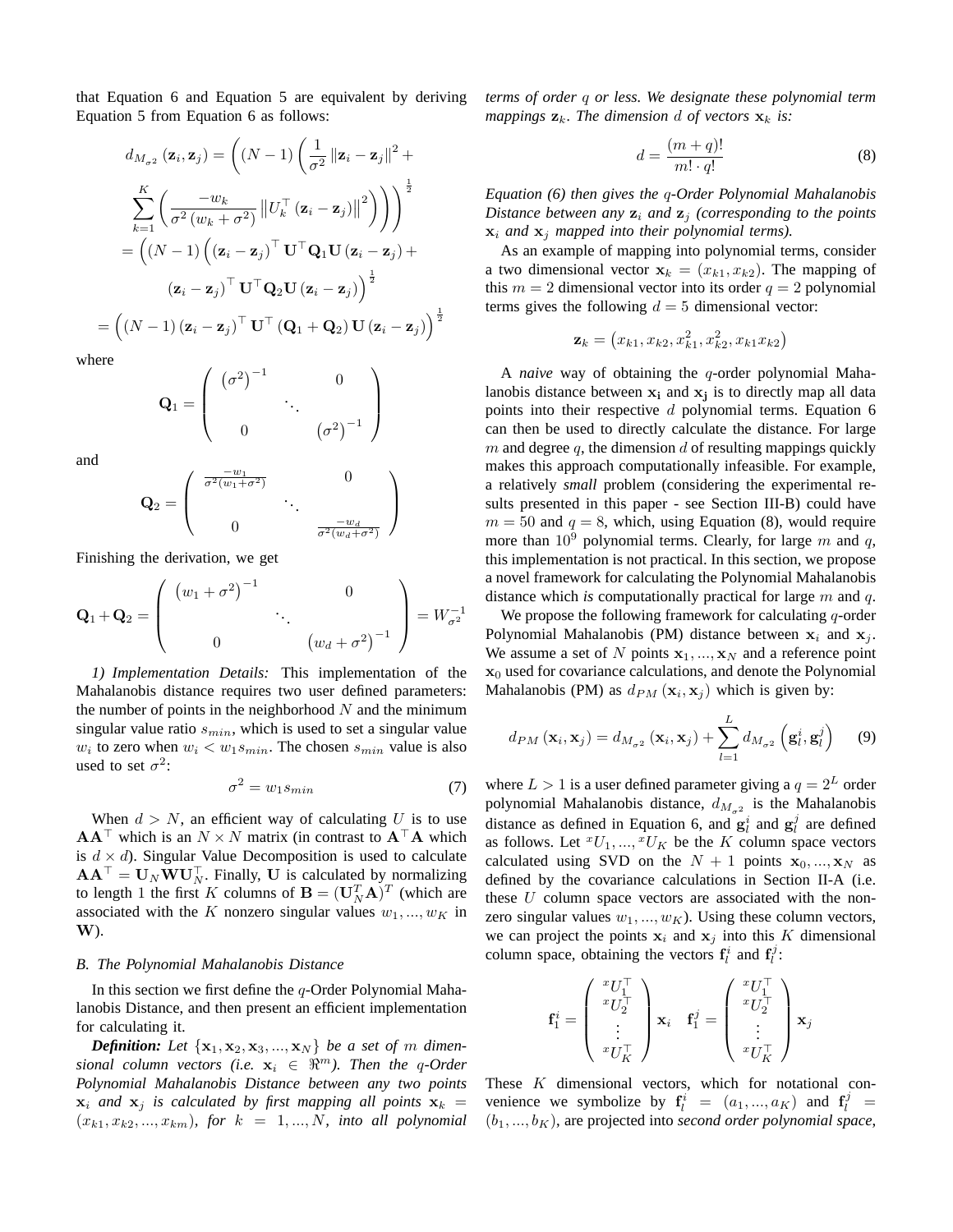giving, from Equation (8), the  $d_1 = ((K + 2) \cdot (K + 1)/2)$ dimensional vectors  $\mathbf{g}_1^i$  and  $\mathbf{g}_1^j$ :

$$
\mathbf{g}_1^i = \left( a_1, ..., a_K, a_1^2, ..., a_K^2, a_1 a_2, a_1 a_3, ... \right) \\ \mathbf{g}_1^j = \left( b_1, ..., b_K, b_1^2, ..., b_K^2, b_1 b_2, b_1 b_3, ... \right)
$$

Similarly, the neighborhood points  $x_k$ , for  $k = 1, ...N$ , can be projected into this  $g_1^k$  polynomial space. SVD is now performed on these neighborhood points (as in Equation (4) where the data matrix **A** now contains the points  $g_1^1, ..., g_1^N$ . This SVD calculation gives us the column space vectors  $g_1U_1, ..., g_1U_K$ , allowing the distance  $d_{M_{\sigma^2}}\left(g_1^i, g_1^j\right)$  to be calculated.

Continuing with this constructive algorithm, we calculate  $d_{M_{\sigma^2}}\left(\mathbf{g}_l^i,\mathbf{g}_l^j\right)$  for  $l=2,3,...,L$  as follows. All points from the previous polynomial level  $g_{l-1}$  (the "·" simply refers to all points) are projected into level  $l$  giving  $g_l$ , by first defining the intermediate vectors  $f_i$ :

$$
\mathbf{f}_l = \left(\begin{array}{c}g_{l-1}U_1^t\\g_{l-1}U_2^t\\\vdots\\g_{l-1}U_K^t\end{array}\right)\mathbf{g}_{l-1}
$$

where  $g_{l-1}U_1, ..., g_{l-1}U_K$  are the K column space vectors calculated using SVD on the  $N+1$  points  $x_0, ..., x_N$  projected into  $g_{l-1}$  space (i.e. using by the covariance calculations defined in Section II-A). These  $K$  dimensional vectors are projected into *second order polynomial space*, giving the  $d = ((K + 2) \cdot (K + 1)/2)$  dimensional vectors  $g_i$ . These forward mappings into progressively higher order polynomial spaces continue until the final polynomial order is  $2^L$ .

Starting from the properties of the Mahalanobis distance, one can show that the q-Order Polynomial Mahalanobis Distance defined in Equation 9 has the following properties:

- $d_{PM}(\mathbf{x}_i, \mathbf{x}_j) = d_{PM}(\mathbf{x}_j, \mathbf{x}_i)$
- $d_{PM}(\mathbf{x}_i, \mathbf{x}_j) > 0$  if  $\mathbf{x}_i \neq \mathbf{x}_j$
- $d_{PM}(\mathbf{x}_i, \mathbf{x}_j) = 0$  if  $\mathbf{x}_i = \mathbf{x}_j$
- $d_{PM}(\mathbf{x}_i, \mathbf{x}_j) \leq d_{PM}(\mathbf{x}_i, \mathbf{y}) + d_{PM}(\mathbf{y}, \mathbf{x}_j)$

*1) Computational Justification:* There are two reasons why the polynomial Mahalanobis distance as defined in Equation (9) is computationally feasible. The first is that all of the  $L+1$  SVD decompositions have at most N non zero singular values (where  $N$  is the number of points in the neighborhood used to estimate the column spaces  $U$ ). Furthermore, each of the L polynomial projections have at most  $d = ((N + 2) \cdot$  $(N+1)/2$ ) number of terms. The result is that the polynomial Mahalanobis distance can be effectively applied to very large problem domains, as long as the number local neighborhood points is less than a few hundred (see Section III-B for details).

#### III. EXPERIMENTAL RESULTS

*All MATLAB code for implementing the Mahalanobis and Polynomial Mahalanobis distances is freely available from the authors for research purposes.*

# *A. Synthetic Data*

The 2 dimensional synthetic data in Figures 1 and 2 illustrate the specificity property of the distance metrics compared in this paper. All results were generated with  $s_{min} = 1e - 8$ (see Section II-A.1 for a definition of  $s_{min}$ ). Figure 1a shows data obtained from a section of a spiral. Figure 1b depicts the Euclidean distance to a reference point (surrounded by a blue square). The more white the image, the closer that region is to the reference point. We can see that, as expected, the Euclidean distance does not follow the sample points in the plot, but rather simply radiates out equally in all directions. Figure 1c shows the Mahalanobis distance from the reference point. This distance is calculated using the sample data in 1a, and therefore does take into account the first order (or linear) structure of the data. Figure 1d, shows the second order Mahalanobis Distance. One can see that, since the data approximately lies in an ellipse, the second order Mahalanobis distance encompasses it, however, it still labels regions as near the reference point, even though no sample data appears there. Figure 1e shows the forth order polynomial Mahalanobis distance, and we see that the points used to compute it are considered "close" to the reference points, while other regions are labeled as far away (i.e. dark regions).

Figure 2a shows the second set of synthetic data used to estimate the Mahalanobis Distance and the Polynomial Mahalanobis Distance. Figure 2b shows the Mahalanobis Distance, and Figures 2c, 2d and 2c show the second, eighth, and thirty second order Polynomial Mahalanobis distances. Once more we see that as the order of the polynomial increases, the resulting distance metrics more tightly "fit" the data, and more effectively exclude regions that have no data.

#### *B. Outdoor Image Data*

The outdoor image data was collected using a LAGR robot. Stereo is used to identify a ground patch, which is then used to build a model of what the ground looks like. This model is then used to label the remainder of the image. Note that no negative examples (or non-path examples) are used to construct these models. We build three types of models: 1) a Euclidean model defined by the mean value of the pixels in a region and a distance threshold for labeling paths; 2) a Mahalanobis model where a patch in the image is used to construct the distance metric and a distance threshold; and 3) a Polynomial Mahalanobis Model defined by an image patch and distance threshold. These models are constructed by using half the labeled patch to build a model, and the other half to find the threshold for labeling paths. In the case of the Polynomial Mahalanobis distance, the image patch is also used to pick  $s_{min}$  and the number of polynomial levels L. The search space for these parameters is  $s_{min}$  =  $(10^{-2}, 10^{-3}, 10^{-4}, 10^{-5}, 10^{-6}, 10^{-7})$  and  $L = 2, 3, 4, 5, 6, 7$ . *In all images, each model is constructed using the same image patch.*

Figure 3 through Figure 9 show the results. The leftmost images in these figures show the starting image and the patch (a dark rectangle) used to build the models. Light coloured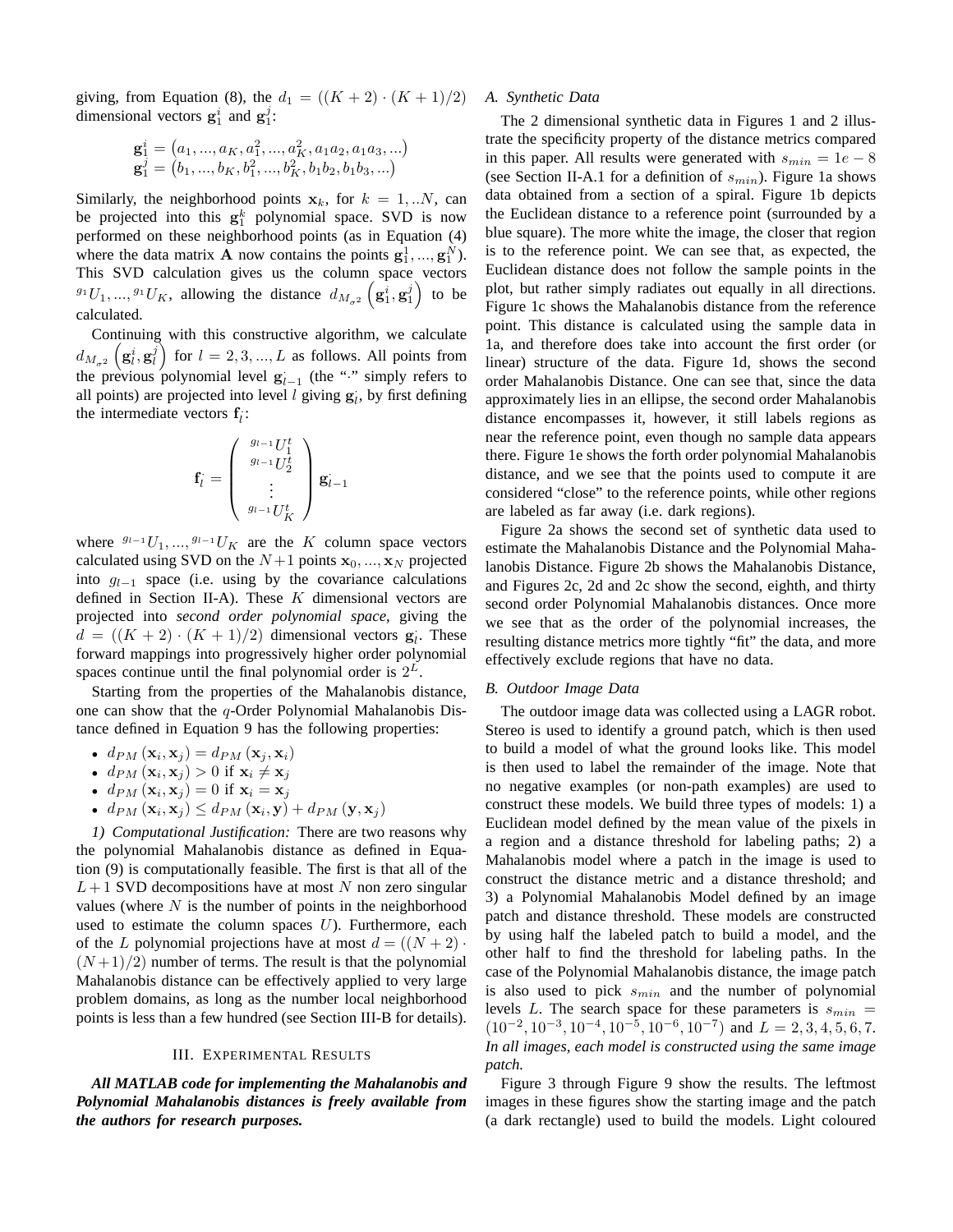

Fig. 1. Synthetic Data 1.



Fig. 2. Synthetic Data 2.



Fig. 3. Image 1 Using Normalized RGB.



Fig. 4. Image 2 Using Normalized RGB.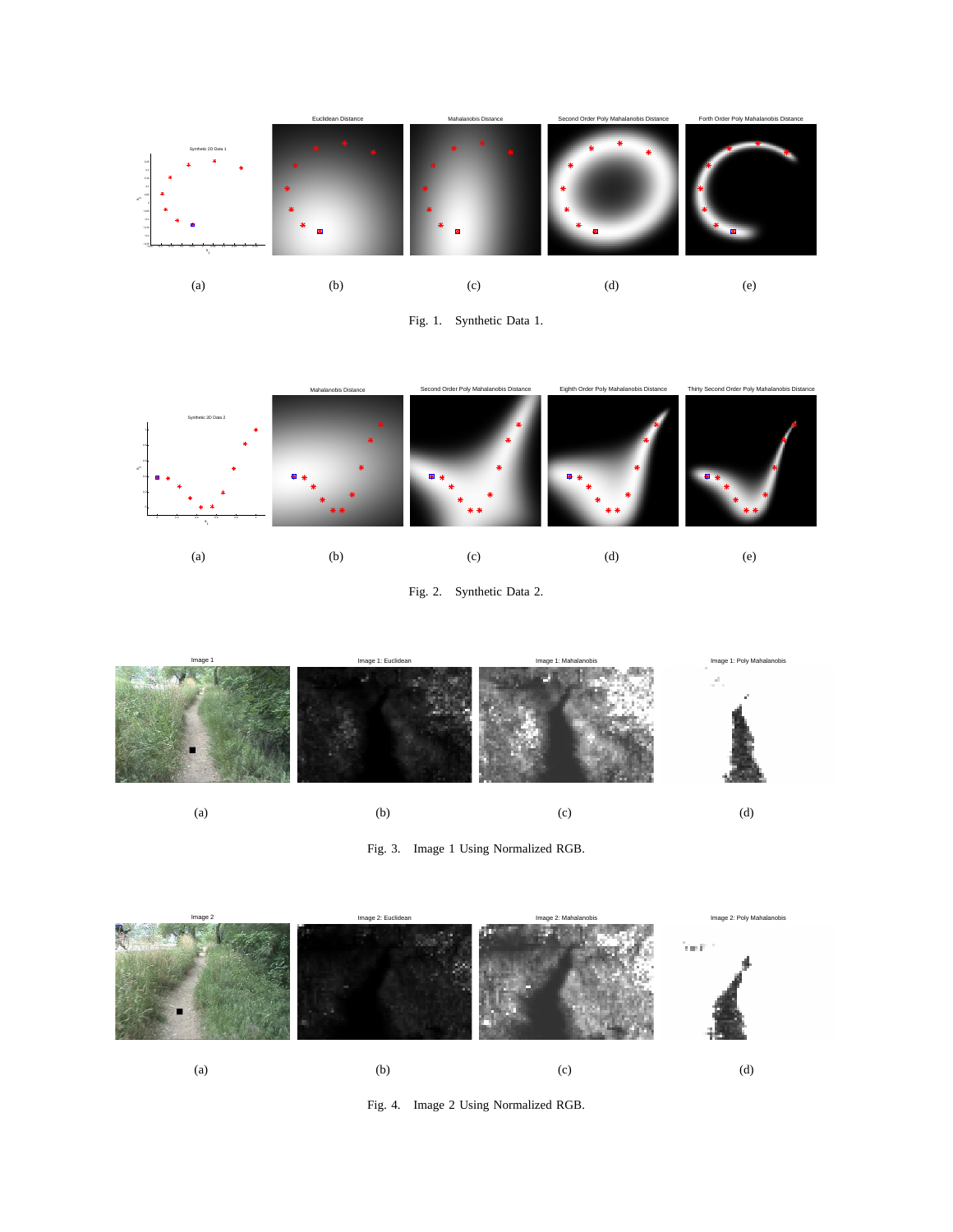





Fig. 6. Image 4 Using Normalized RGB.



(a)

Fig. 7. Image 6 Using Normalized RGB.



Fig. 8. Image 10 Using Normalized RGB.